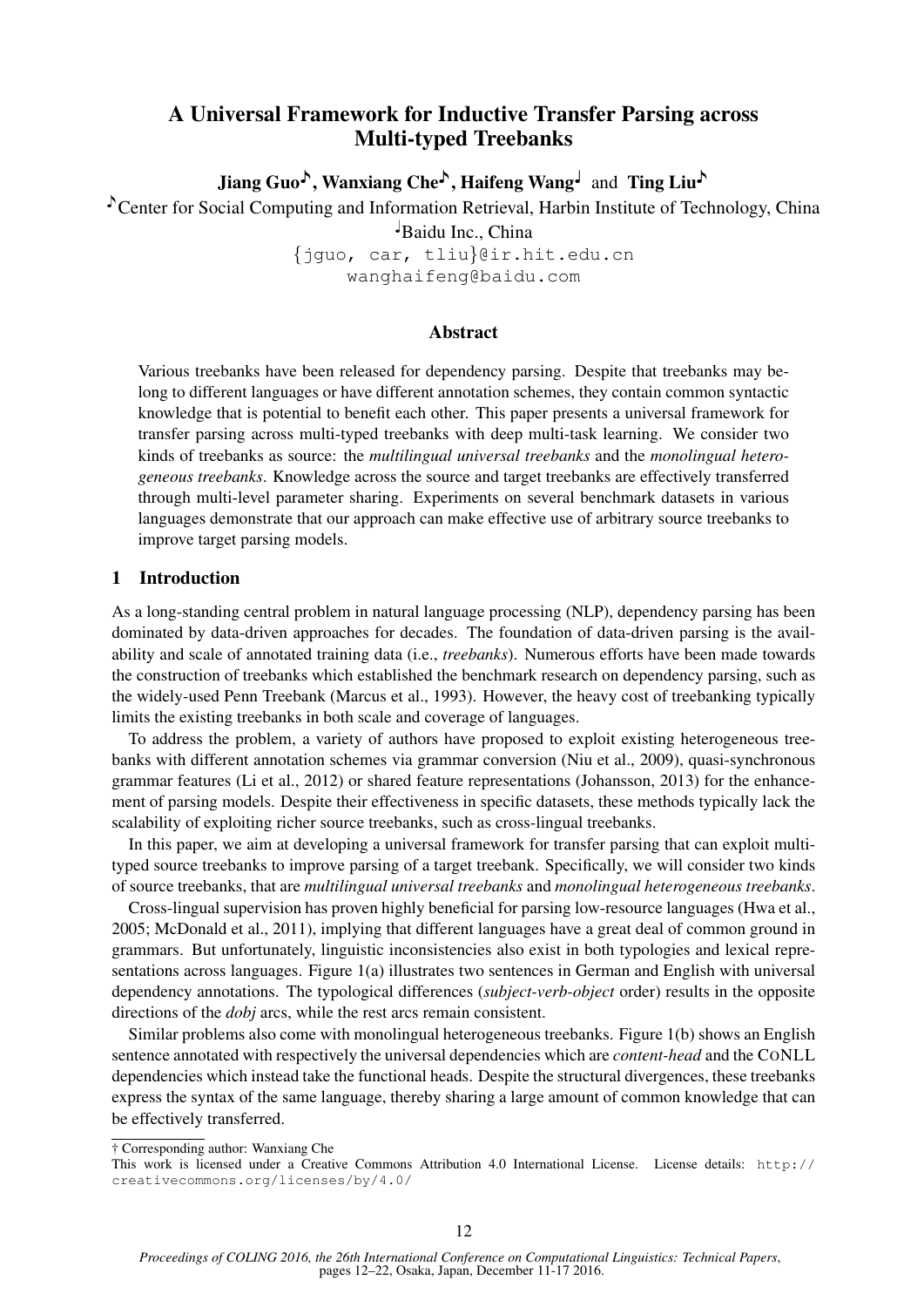

Figure 1: Comparisons between multilingual universal dependencies (a) and monolingual heterogeneous dependencies (b).

The present paper proposes a simple yet effective framework that aims at making full use of the consistencies while avoiding suffering from the inconsistencies across treebanks. Our framework effectively ties together the deep neural parsing models with multi-task learning, using multi-level parameter sharing to control the information flow across tasks. More specifically, learning with each treebank is maintained as an individual task, and their interactions are achieved through parameter sharing in different abstraction levels on the deep neural network, thus referred to as *deep multi-task learning*. We find that different parameter sharing strategies should be applied for different typed source treebanks adaptively, due to the different types of consistencies and inconsistencies (Figure 1).

We investigate the effect of multilingual transfer parsing using the Universal Dependency Treebanks (UDT) (McDonald et al., 2013). We show that our approach improves significantly over strong supervised baseline systems in six languages. We further study the effect of monolingual heterogeneous transfer parsing using UDT and the CONLL-X shared task dataset (Buchholz and Marsi, 2006). We consider using UDT and CoNLL-X as source treebanks respectively, to investigate their mutual benefits. Experiment results show significant improvements under both settings. Moreover, indirect comparisons on the Chinese Penn Treebank 5.1 (CTB5) using the Chinese Dependency Treebank  $(CDT)^{1}$  as source treebank show the merits of our approach over previous work.<sup>2</sup>

# 2 Related Work

The present work is related to several strands of previous studies.

Monolingual resources for parsing Exploiting heterogeneous treebanks for parsing has been explored in various ways. Niu et al. (2009) automatically convert the dependency-structure CDT into the phrasestructure style of CTB5 using a trained constituency parser on CTB5, and then combine the converted treebanks for constituency parsing. Li et al. (2012) capture the annotation inconsistencies among different treebanks by designing several types of *transformation patterns*, based on which they introduce *quasi-synchronous grammar* features (Smith and Eisner, 2009) to augment the baseline parsing models. Johansson (2013) also adopts the idea of parameter sharing to incorporate multiple treebanks. They focuse on parameter sharing at feature-level with discrete representations, which limits its scalability to multilingual treebanks where feature surfaces might be totally different. On the contrary, our approach is capable of utilizing representation-level parameter sharing, making full use of the multi-level abstractive representations generated by deep neural network. This is the key that makes our framework scalable to multi-typed treebanks and thus more practically useful.

Aside from resource utilization, attempts have also been made to integrate different parsing models through stacking (Torres Martins et al., 2008; Nivre and McDonald, 2008) or joint inference (Zhang and Clark, 2008; Zhang et al., 2014).

<sup>1</sup>https://catalog.ldc.upenn.edu/LDC2012T05

<sup>&</sup>lt;sup>2</sup>Our code is available at: https://github.com/jiangfeng1124/mtl-nndep.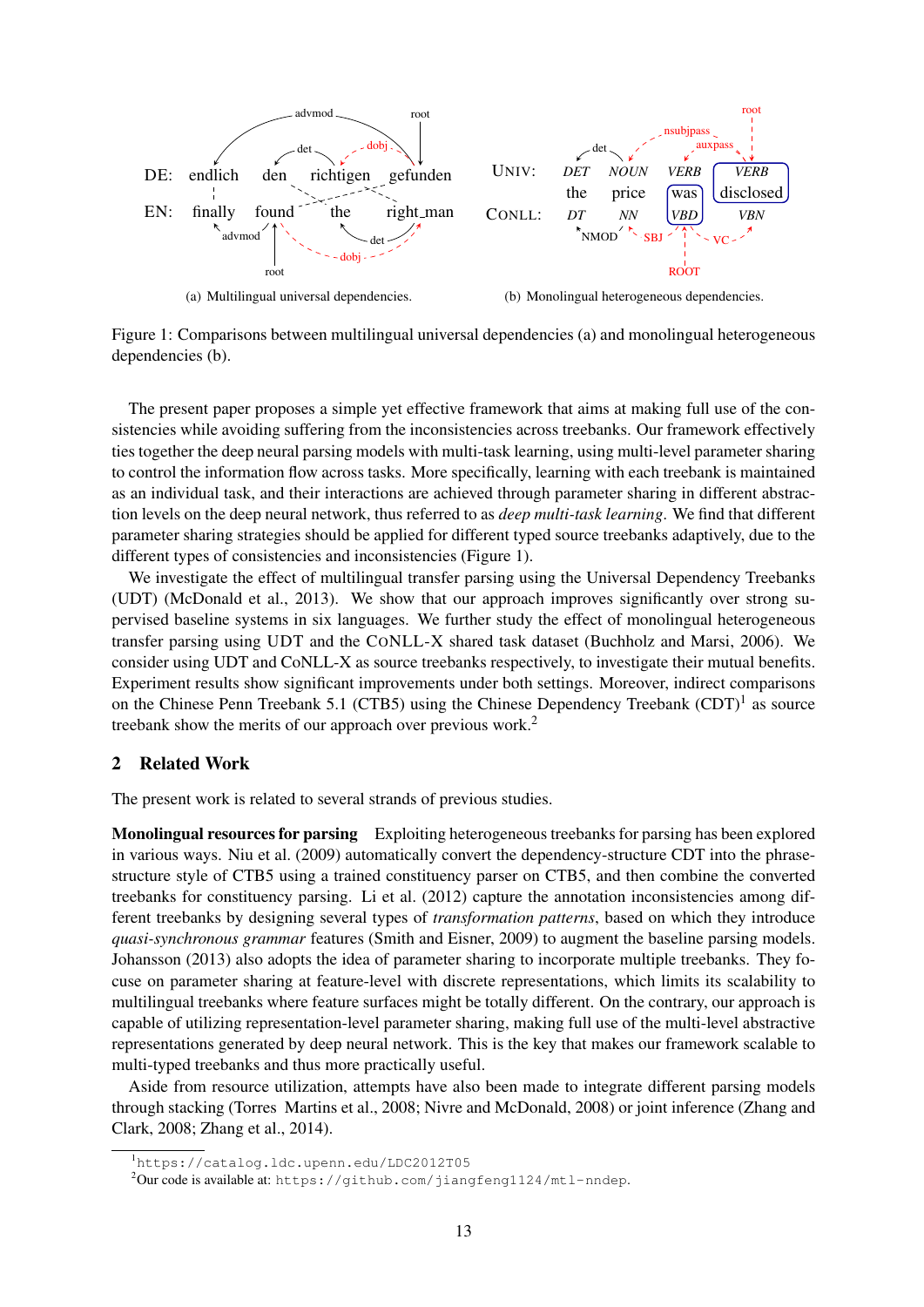Multilingual resources for parsing Cross-lingual transfer has proven to be a promising way of inducing parsers for low-resource languages, either through *data transfer* (Hwa et al., 2005; Tiedemann, 2014; Rasooli and Collins, 2015) or *model transfer* (McDonald et al., 2011; Täckström et al., 2012; Guo et al., 2015; Zhang and Barzilay, 2015; Guo et al., 2016).

Duong et al. (2015b) and Ammar et al. (2016) both adopt parameter sharing to exploit multilingual treebanks in parsing, but with a few important differences to our work. In both of their models, most of the neural network parameters are shared in two (or multiple) parsers except the feature embeddings, $3$ which ignores the important *syntactical inconsistencies* of different languages and is also inapplicable for heterogeneous treebanks that have different transition actions. Besides, Duong et al. (2015b) focus on low resource parsing where the target language has a small treebank of <sup>∼</sup>3K tokens. Their models may sacrifice accuracy on target languages with a large treebank. Ammar et al. (2016) and Vilares et al. (2016) instead train a single parser on a multilingual set of rich-resource treebanks, which is a more similar setting to ours. We refer to their approach as *shallow multi-task learning* (SMTL) and will include as one of our baseline systems (Section 4.2). Note that SMTL is a special case of our approach in which all tasks use the same set of parameters.

Bilingual parallel data has also proven beneficial in various ways (Chen et al., 2010; Huang et al., 2009; Burkett and Klein, 2008), demonstrating the potential of cross-lingual transfer learning.

Multi-task learning for NLP There has been a line of research on joint modeling pipelined NLP tasks, such as word segmentation, POS tagging and parsing (Hatori et al., 2012; Li et al., 2011; Bohnet and Nivre, 2012). Most multi-task learning or joint training frameworks can be summarized as parameter sharing approaches proposed by Ando and Zhang (2005). In the context of neural models for NLP, the most notable work was proposed by Collobert and Weston (2008), which aims at solving multiple NLP tasks within one framework by sharing common word embeddings. Henderson et al. (2013) present a joint dependency parsing and semantic role labeling model with the Incremental Sigmoid Belief Networks (ISBN) (Henderson and Titov, 2010). More recently, the idea of neural multi-task learning was applied to sequence-to-sequence problems with recurrent neural networks. Dong et al. (2015) use multiple decoders in neural machine translation systems that allows translating one source language to many target languages. Luong et al. (2015) study the ensemble of a wide range of tasks (e.g., syntactic parsing, machine translation, image caption, etc.) with multi-task sequence-to-sequence models.

To the best of our knowledge, we present the first work that successfully integrate both monolingual and multilingual treebanks for parsing, with or without consistent annotation schemes.

### 3 Approach

This section describes the deep multi-task learning architecture, using a formalism that extends on the transition-based dependency parsing model with LSTM networks (Dyer et al., 2015) which is further enhanced by modeling characters (Ballesteros et al., 2015). We first revisit the parsing approach of Ballesteros et al. (2015), then present our framework for learning with multi-typed source treebanks.

### 3.1 Transition-based Neural Parsing

Neural models for parsing have gained a lot of interests in recent years, particularly boosted by Chen and Manning (2014). The heart of transition-based parsing is the challenge of representing the *state* (configuration) of a transition system, based on which the most likely transition action is determined. Typically, a state includes three primary components, a *stack*, a *buffer* and a set of *dependency arcs*. Traditional parsing models deal with features extracted from manually defined feature templates in a discrete feature space, which suffers from the problems of *Sparsity*, *Incompleteness* and *Expensive feature computation*. The neural network model proposed by Chen and Manning (2014) instead represents features as continuous, low-dimensional vectors and use a *cube* activation function for implicit feature composition. More recently, this architecture has been improved in several different ways (Dyer et al., 2015; Weiss et al., 2015; Zhou et al., 2015; Andor et al., 2016). Here, we employ the LSTM-based architecture enhanced with character bidirectional LSTMs (Ballesteros et al., 2015) for the following major reasons:

 $3$ Duong et al. (2015b) used L2 regularizers to tie the lexical embeddings with a bilingual dictionary.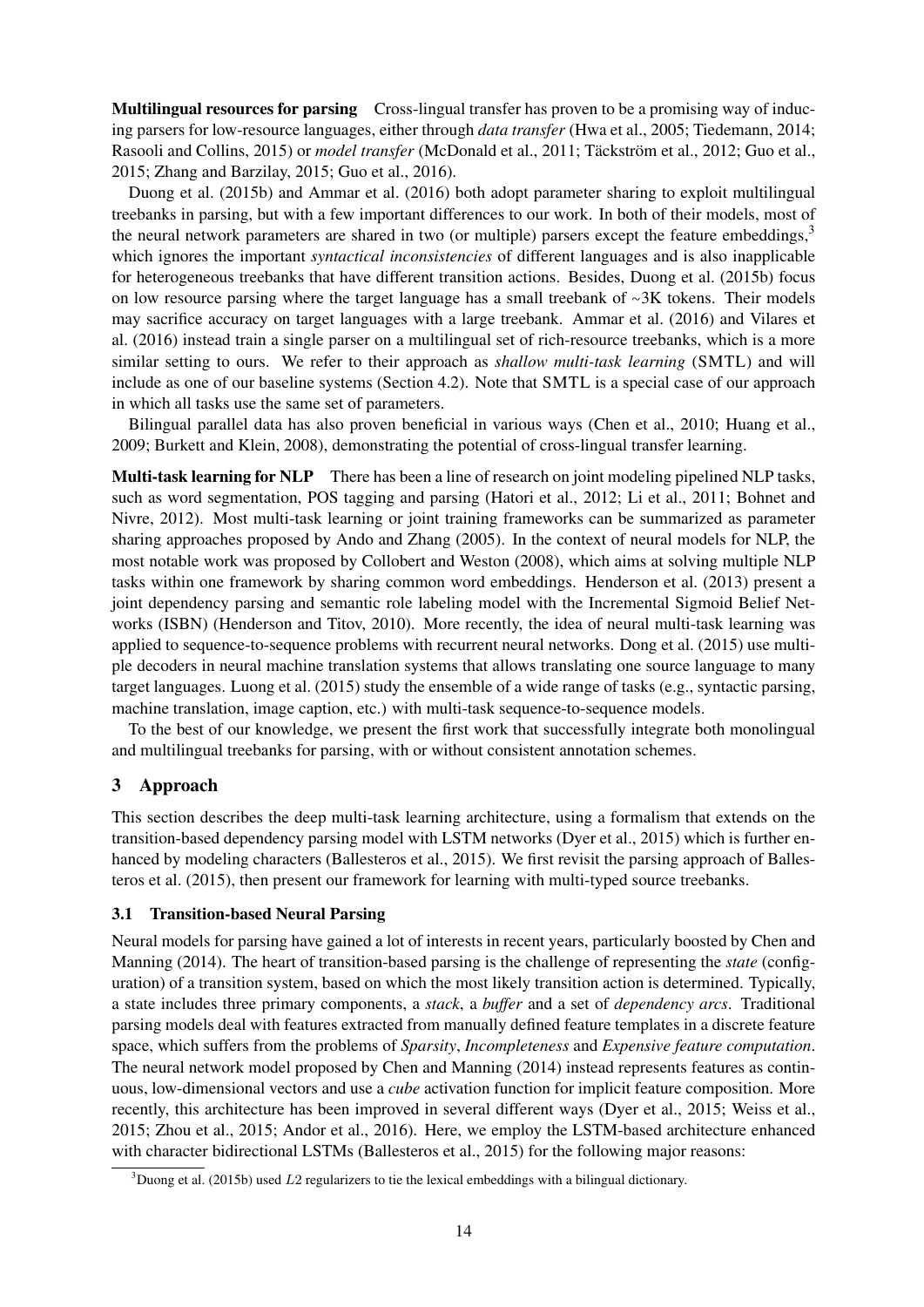

Figure 2: The LSTM-based neural parser (a) and the Char-BiLSTM for modeling words (b).

- Compared with Chen & Manning's architecture, it makes full use of the non-local features by modeling the full history information of a *state* with stack LSTMs.
- By modeling words, stack, buffer and action sequence separately which indicate hierarchical abstractions of representations, we can control the information flow across tasks via parameter sharing with more flexibility (Section 3.2).

Besides, we did not use the earlier ISBN parsing model (Titov and Henderson, 2007) due to its lack of scalability to large vocabulary. Figure 2(a) illustrates the transition-based parsing architecture using LSTMs. Bidirectional LSTMs are used for modeling the word representations (Figure 2(b)), which we refer to as Char-BiLSTMs henceforth. Char-BiLSTMs learn features for each word, and then the representation of each token can be calculated as:

$$
\mathbf{x} = \text{ReLU}(\mathbf{V}[\overrightarrow{\mathbf{w}}; \overleftarrow{\mathbf{w}}; \mathbf{t}] + \mathbf{b})
$$
(1)

where t is the POS tag embedding. The token embeddings are then fed into subsequent LSTM layers to obtain representations of the *stack*, *buffer* and *action sequence* respectively referred to as  $s_t$ ,  $b_t$  and  $a_t$ (The subscript  $t$  represents the time step). Note that the subtrees within the stack and buffer are modeled with a *recursive neural network* (RecNN) as described in Dyer et al. (2015). Next, a linear mapping (W) is applied to the concatenation of  $s_t$ ,  $b_t$  and  $a_t$ , and passed through a component-wise ReLU:

$$
\mathbf{p}_t = \text{ReLU}(\mathbf{W}[\mathbf{s}_t; \mathbf{b}_t; \mathbf{a}_t] + \mathbf{d})
$$
 (2)

Finally, the probability of next action  $z \in \mathcal{A}(S, B)$  is estimated using a softmax function:

$$
p(z|\mathbf{p}_t) = \frac{\exp(\mathbf{g}_z^{\top}\mathbf{p}_t + \mathbf{q}_z)}{\sum_{z' \in \mathcal{A}(S,B)} \exp(\mathbf{g}_{z'}^{\top}\mathbf{p}_t + \mathbf{q}_{z'})}
$$
(3)

where A(S, B) represents the set of valid actions given the current content in the *stack* and *buffer*.

We apply the non-projective transition system originally introduced by Nivre (2009) since most of the treebanks we consider in this study has a noticeable proportion of non-projective trees. In the SWAPbased system, both the *stack* and *buffer* may contain tree fragments, so RecNN is applied both in S and B to obtain representations of each position.

#### 3.2 Deep Multi-task Learning

Multi-task learning (MTL) is the procedure of inductive transfer that improves learning for one task by using the information contained in the training signals of other related tasks. It does this by learning tasks in parallel while using a shared representation. A good overview, especially focusing on neural networks, can be found in Caruana (1997).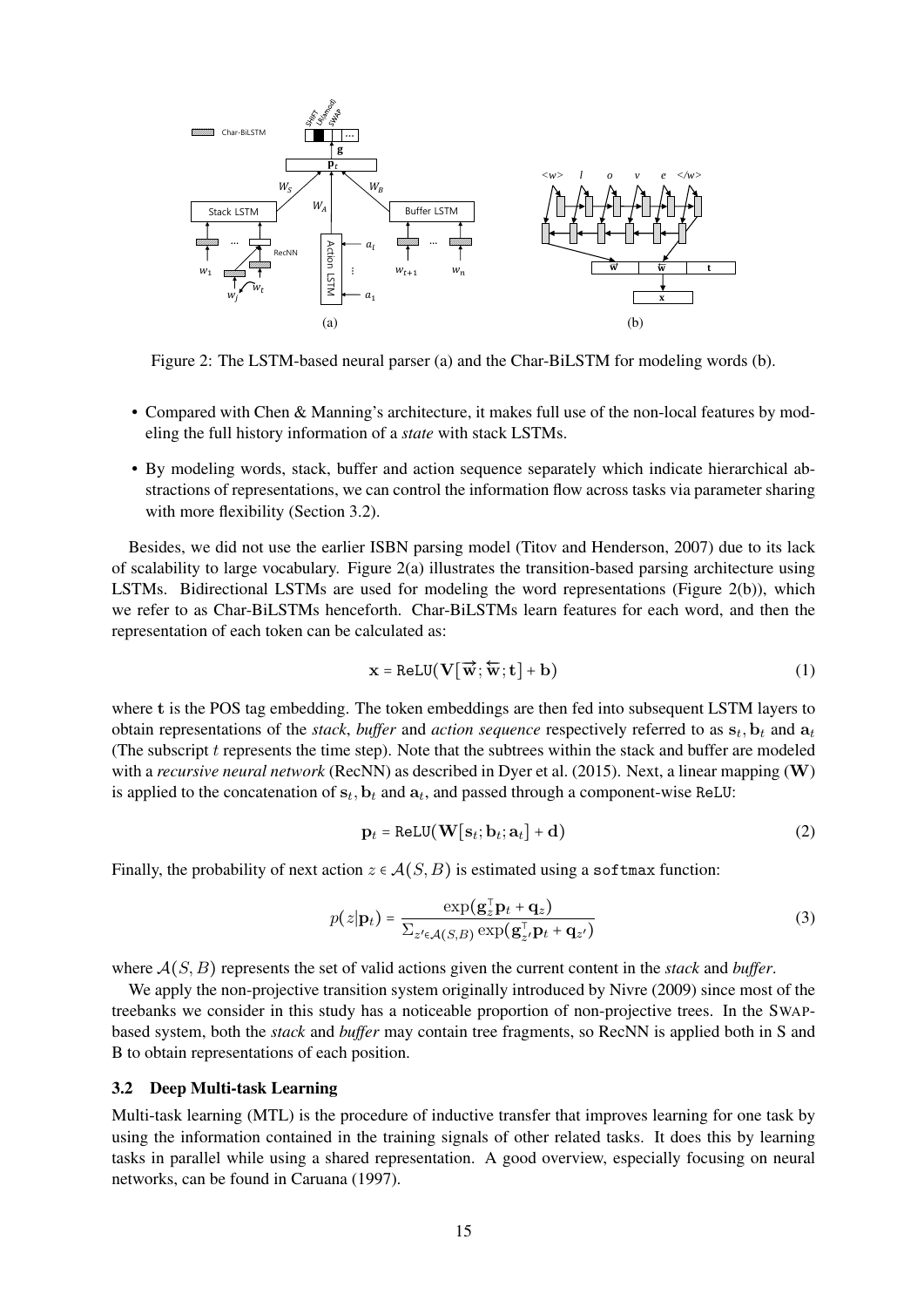

Figure 3: Illustration of the MTL framework.

We illustrate our multi-task learning architecture in Figure 3. As discussed in previous sections, multiple treebanks, either multilingual or monolingual heterogeneous, contain knowledge that can be mutually beneficial. We consider the target treebank processing as the *primary task*, and the source treebank as a *related task*. The two tasks are interacted through multi-level parameter sharing (Section 3.2.1). Inspired by Ammar et al. (2016), we introduce a task-specific vector  $e^t$  (task embedding) which is first combined with  $s_t$ ,  $b_t$ ,  $a_t$  to compute  $p_t$ , and then further concatenated with  $p_t$  to compute the probability distribution of transition actions. Therefore, Eqn 2, 3 become:

$$
\mathbf{p}_t = \text{ReLU}(\mathbf{W}[\mathbf{s}_t; \mathbf{b}_t; \mathbf{a}_t; e^t] + \mathbf{d})
$$
(4)

$$
p(z|\mathbf{p}_t) = \text{softmax}(\mathbf{g}_z^{\top}[\mathbf{p}_t; e^t] + \mathbf{q}_z)
$$
\n(5)

The joint cross-entropy is used as the objective function. The key of *multi-task* learning is *parameter sharing*, without which the correlation between tasks will not be exploited. In this work, we design sophisticated parameter sharing strategies according to the linguistic similarities and differences between the tasks.

### 3.2.1 Parameter Sharing

Deep neural networks automatically learn features for a specific task with hierarchical abstractions, which gives us the flexibility to control parameter sharing in different levels accordingly.

In this study, different parameter sharing strategies are applied according to the source and target treebanks being used. We consider two different scenarios: MTL with multilingual universal treebanks as source (MULTI-UNIV) and MTL with monolingual heterogeneous treebanks as source (MONO-HETERO). Table 1 presents our parameter sharing strategies for each setting.

MULTI-UNIV Multilingual universal treebanks are annotated with the same set of POS tags (Petrov et al., 2012), dependency relations, and share the same set of transition actions. However, the vocabularies (word, characters) are language-specific. Therefore, it makes sense to share the lookup tables (embeddings) of POS tags ( $E_{pos}$ ), relations ( $E_{rel}$ ) and actions ( $E_{act}$ ), but separate the character embeddings  $(E<sub>char</sub>)$  as well as the Char-BiLSTMs (BiLSTM(chars)). Additionally, linguistic typologies such as the order of *subject-verb-object* and *adjective-noun* (Figure 1(a)) varies across languages, which result in the divergence of inherent grammars of transition action sequences. So we set the action LSTM  $(LSTM(A))$ as *task-specific*.

MONO-HETERO Monolingual heterogeneous treebanks instead share the same lexical representations, but have different POS tags, structures and relations due to the different annotation schemes. Hence the transition actions set varies across treebanks. For simplicity reasons, we convert the language-specific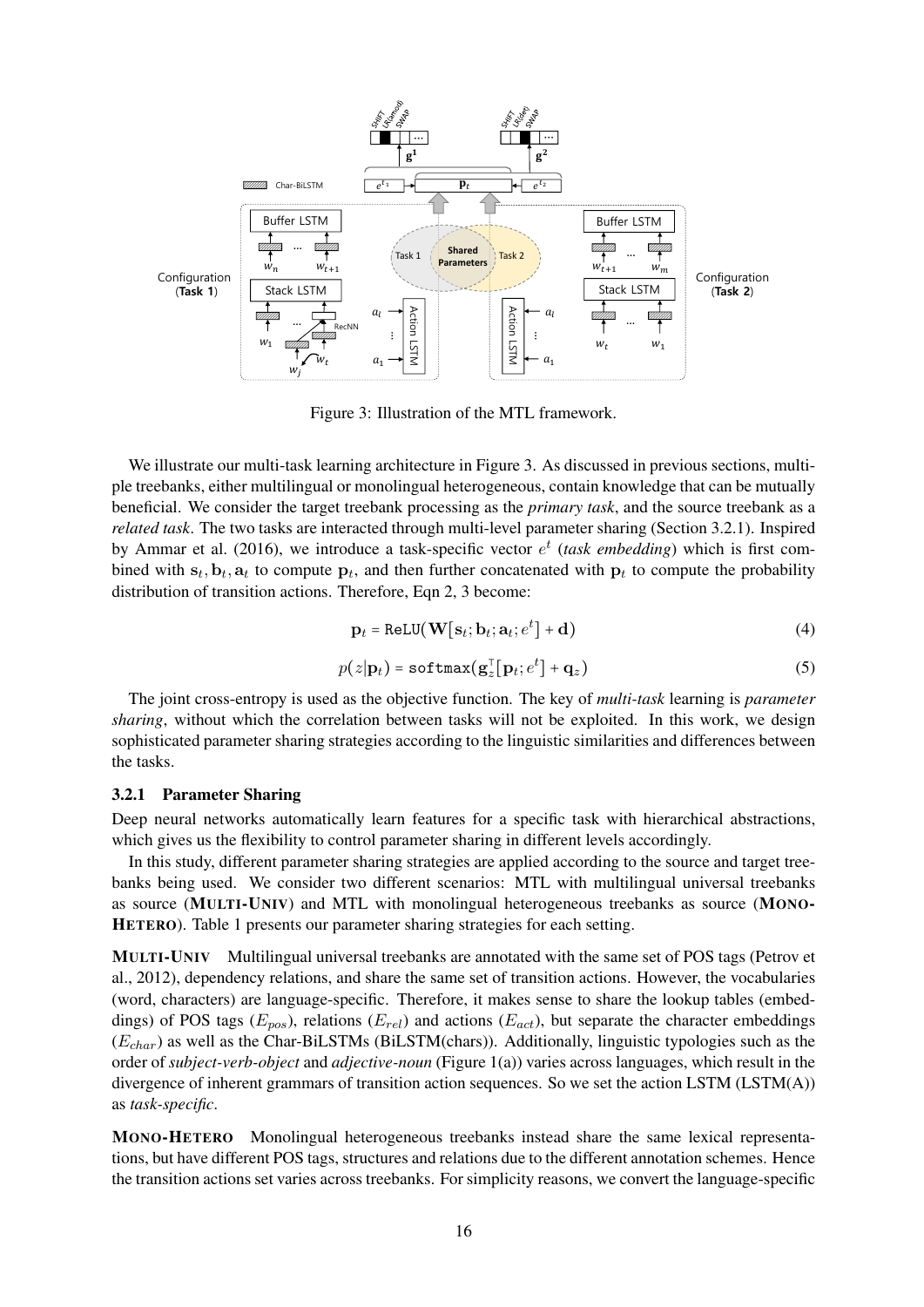|                      | <b>MULTI-UNIV</b>               | <b>MONO-HETERO</b>                     |
|----------------------|---------------------------------|----------------------------------------|
|                      | $E_{pos}, E_{rel}, E_{act}$     | $E_{pos}, E_{char}$                    |
| <b>Shared</b>        | $LSTM(S)$ , $LSTM(B)$ , $RecNN$ | LSTM(S), LSTM(B), BiLSTM(chars), RecNN |
|                      | $W_A, W_S, W_B$                 | $W_A, W_S, W_B$                        |
|                      | $E_{char}, e^{i}$               | $E_{rel}, E_{act}, e^t$                |
| <b>Task-specific</b> | LSTM(A), BiLSTM(char)           | LSTM(A)                                |
|                      | g                               | g                                      |

Table 1: Parameter sharing strategies for MULTI-UNIV and MONO-HETERO. LSTM(S) – *stack* LSTM; LSTM(B) – *buffer* LSTM; LSTM(A) – *action* LSTM; BiLSTM(chars) – Char-BiLSTM; RecNN – recursive NN modeling the subtrees;  $W_A, W_S, W_B$  – weights from A, S, B to the state ( $p_t$ ); g – weights from the state to output layer;  $E$  – embeddings.

POS tags of the heterogeneous treebanks into universal POS tags (Petrov et al., 2012). Consequently,  $E_{char}$  and BiLSTM(chars),  $E_{pos}$  are shared across tasks, but  $E_{rel}$ ,  $E_{act}$ , LSTM(A) are *task-specific*.

Besides, the LSTM parameters for modeling the *stack* and *buffer* (LSTM(S), LSTM(B)), the RecNN for modeling tree compositions, and the weights from S, B, A to the state  $p_t$  ( $W_A, W_B, W_S$ ) are shared for both MULTI-UNIV and MONO-HETERO. As standard in multi-task learning, the weights at the output layer (g) are *task-specific* in both settings.

## 3.2.2 Learning

Training is achieved in a stochastic manner by looping over the tasks:

- 1. Randomly select a task.
- 2. Select a sentence from the task, and generate instances for classification.
- 3. Update the corresponding parameters by back-propagation w.r.t. the instances.
- 4. Go to 1.

We adopt the development data of the target treebank (primary task) for early-stopping.

# 4 Experiments

We first describe the data and settings in our experiments, then the results and analysis.

# 4.1 Data and Settings

We conduct experiments on UDT  $v2.0<sup>4</sup>$  and the CoNLL-X shared task data. For monolingual heterogeneous source, we also experiment on CTB5 using CDT as the source treebank, to compare with the previous work of Li et al. (2012). Statistics of the datasets are summarized in Table 2. We investigate the following experiment settings:

- <sup>M</sup>ULTILINGUAL (UNIV→UNIV). In this setting, we study the integration of multilingual universal treebanks. Specifically, we consider the DE, ES, FR, PT, IT and SV universal treebanks as target treebanks, and the EN treebank as the common source treebank.
- MONOLINGUAL (CONLL $\leftrightarrow$ UNIV). Here we study the integration of monolingual heterogeneous treebanks. The CONLL-X corporas (DE, ES, PT, SV) and the UDT treebank of corresponding languages are used as source and target treebanks mutually.
- <sup>M</sup>ONOLINGUAL (CDT→CTB5). We follow the same settings of Li et al. (2012), and consider two scenarios using automatic POS tags and gold-standard POS tags respectively.

<sup>4</sup>https://github.com/ryanmcd/uni-dep-tb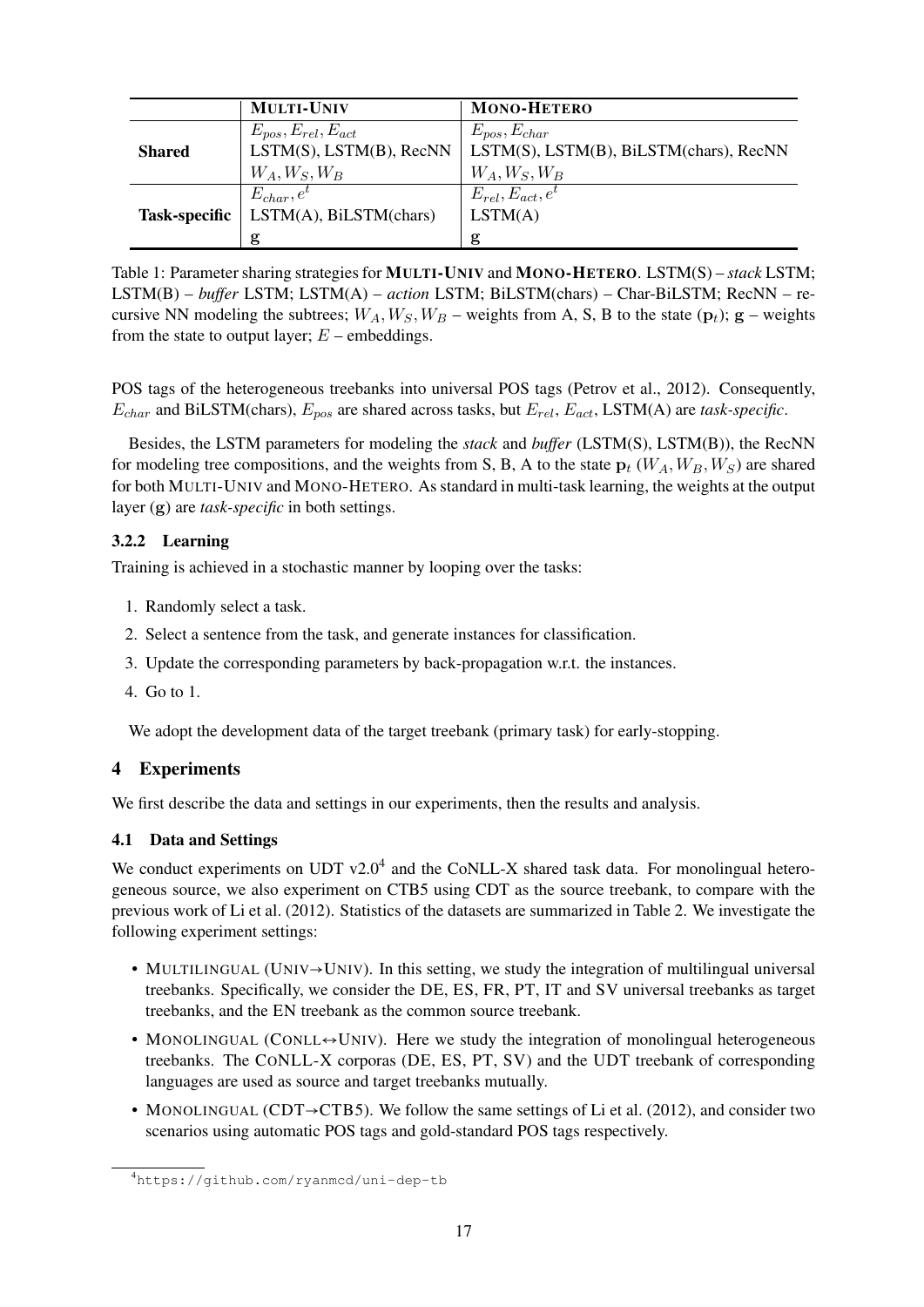|           | Train  | Dev   | Test  | Train  | Dev              | Test  |  |  |
|-----------|--------|-------|-------|--------|------------------|-------|--|--|
|           |        | UDT   |       |        | CONLL-X          |       |  |  |
| EN        | 39,832 | 1,700 | 2,416 |        |                  |       |  |  |
| DE        | 14,118 | 800   | 1,000 | 35,295 | 3,921            | 357   |  |  |
| ES        | 14,138 | 1,569 | 300   | 2,976  | 330              | 206   |  |  |
| <b>FR</b> | 14,511 | 1,611 | 300   |        |                  |       |  |  |
| <b>PT</b> | 9,600  | 1,200 | 1,198 | 8,164  | 907              | 288   |  |  |
| IT        | 6,389  | 400   | 400   |        |                  |       |  |  |
| SV        | 4,447  | 493   | 1,219 | 9,938  | 1,104            | 389   |  |  |
|           |        | CDT   |       |        | CTB <sub>5</sub> |       |  |  |
| ΖH        | 55,500 | 1,500 | 3,000 | 16,091 | 803              | 1,910 |  |  |

Table 2: Statics of UDT v2.0 and CoNLL-X treebanks (with languages presented in UDT v2.0).

|           | MULTILINGUAL (UNIV $\rightarrow$ UNIV) |       |                     |            |            |             |            |       |  |  |
|-----------|----------------------------------------|-------|---------------------|------------|------------|-------------|------------|-------|--|--|
|           | <b>SUP</b>                             |       | $\mathrm{CAS}_{EN}$ |            |            | $SMTL_{EN}$ | $MTL_{EN}$ |       |  |  |
|           | <b>UAS</b>                             | LAS   | <b>UAS</b>          | <b>LAS</b> | <b>UAS</b> | LAS         | <b>UAS</b> | LAS   |  |  |
| DE        | 84.24                                  | 78.40 | 84.24               | 78.65      | 84.37      | 79.07       | 84.93      | 79.34 |  |  |
| <b>ES</b> | 85.31                                  | 81.23 | 85.42               | 81.42      | 85.78      | 81.54       | 86.78      | 82.92 |  |  |
| <b>FR</b> | 85.55                                  | 81.13 | 84.57               | 80.14      | 86.13      | 81.77       | 86.44      | 82.01 |  |  |
| <b>PT</b> | 88.40                                  | 86.54 | 88.88               | 87.07      | 89.08      | 87.24       | 89.24      | 87.50 |  |  |
| IT        | 86.53                                  | 83.72 | 86.58               | 83.67      | 86.53      | 83.64       | 87.26      | 84.27 |  |  |
| <b>SV</b> | 84.91                                  | 79.88 | 86.43               | 81.92      | 86.79      | 82.31       | 85.98      | 81.35 |  |  |
| AVG       | 85.82                                  | 81.82 | 86.02               | 82.15      | 86.45      | 82.60       | 86.77      | 82.90 |  |  |

Table 3: Parsing accuracies of MULTILINGUAL (UNIV→UNIV). Significance tests with MaltEval yield p-values <sup>&</sup>lt; 0.01 for (MTL *vs.* <sup>S</sup>UP) on all languages.

### 4.2 Baseline Systems

We compare our approach with the following baseline systems.

- Monolingual supervised training (SUP). Models are trained only on the target treebank, with the LSTM-based parser.
- Cascaded training (CAS). This system has two stages. First, models are trained using the source treebank. Then the parameters are used to initialize the neural network for training target parsers. Similar approach was studied in Duong et al. (2015a) and Guo et al. (2016) for low-resource parsing.

For MULTILINGUAL (UNIV→UNIV), we also compare with the *shallow multi-task learning* (SMTL) system, as described in Section 2, which is representative of the approach of Duong et al. (2015b) and Ammar et al. (2016). In SMTL all the parameters are shared except the character embeddings ( $E_{char}$ ), and task embeddings  $(e^t)$  are not used. Unlike Duong et al. (2015b) and Ammar et al. (2016), we don't use external resources such as cross-lingual word clusters, embeddings and dictionaries which is beyond the scope of this work.

### 4.3 Results

In this section, we present empirical evaluations under different settings.

### 4.3.1 Multilingual Universal Source Treebanks

Table 3 shows the results under the MULTILINGUAL (UNIV→UNIV) setting. CAS yields slightly better performance than SUP, especially for SV (+1.52% UAS and +2.04% LAS), indicating that *pre-training* with EN training data indeed provides a better initialization of the parameters for cascaded training. SMTL in turn outperforms CAS overall (comparable for IT), which implies that training two treebanks jointly helps even with a unique model.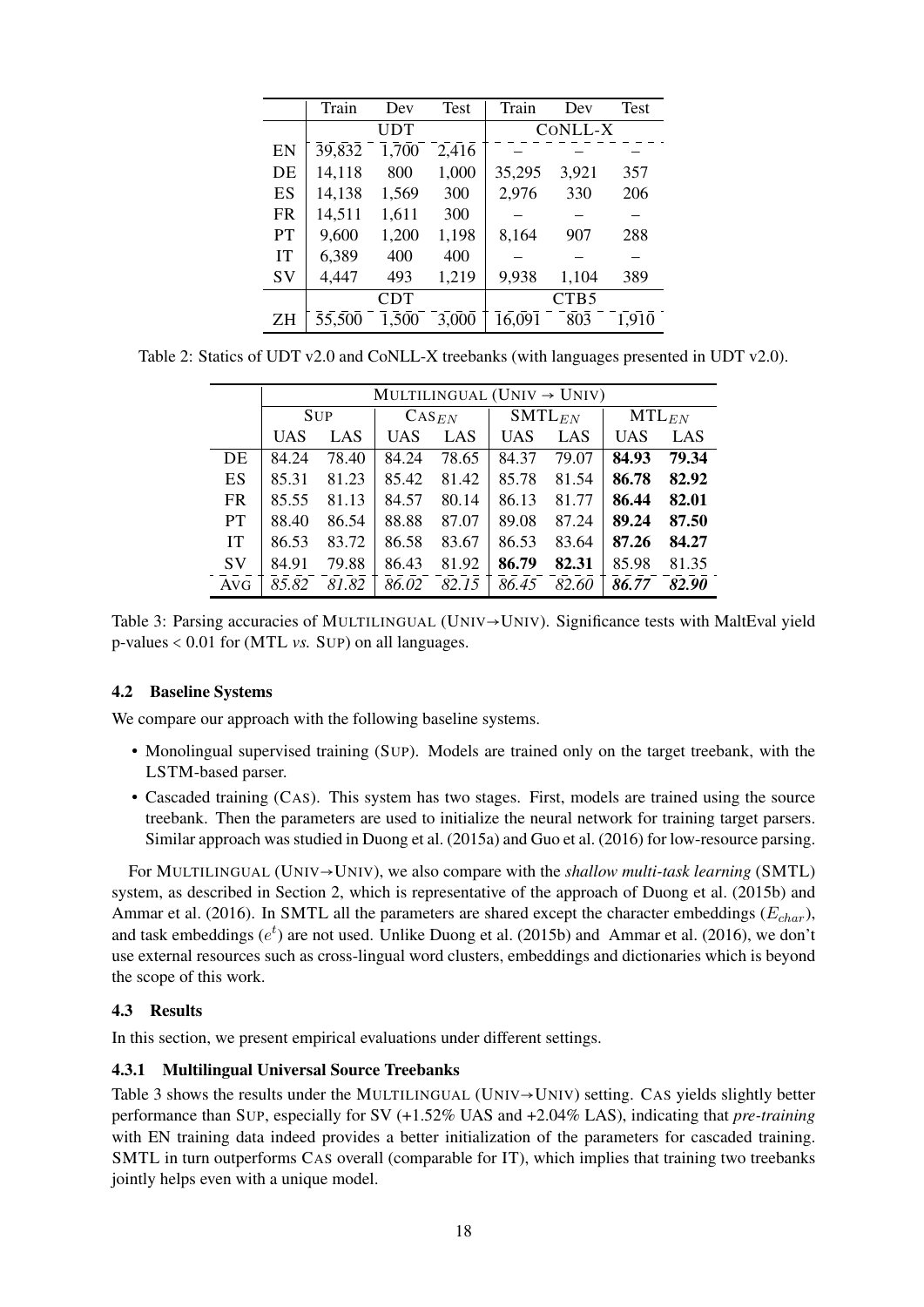|                       | DE    | ES    | <b>FR</b> |
|-----------------------|-------|-------|-----------|
| <b>SUP</b>            | 58.93 | 61.99 | 60.45     |
| CAS                   | 64.08 | 70.45 | 68.72     |
| <b>SMTL</b>           | 63.57 | 69.01 | 65.04     |
| + weighted sampling   | 63.50 | 70.17 | 68.52     |
| <b>MTL</b>            | 62.43 | 66.67 | 64.23     |
| + weighted sampling   | 64.22 | 68.42 | 66.67     |
| Duong et al.          | 61.2  | 69.1  | 65.3      |
| Duong et al. $+$ Dict | 61.8  | 70.5  | 67.2      |

Table 4: Low resource setup (3K tokens), evaluated with LAS.

Furthermore, with appropriate parameter sharing, our deep multi-task learning approach (MTL) outperforms SUP overall and achieves the best performances in five out of six languages. An exception is Swedish. As we can see, both CAS and SMTL outperforms MTL by a significant margin for SV. The underlying reasons we suggest are two-fold.

- 1. SV morphology is similar to EN with less inflections, encouraging the morphology-related parameters like BiLSTM(chars) to be shared.
- 2. SV has a much smaller treebank compared with EN (1:9). We suggest that SMTL and CAS work better than MTL in low resource setting. To our intuition, since knowledge contained in the lowresource target treebank is very limited, it is reasonable for us to put more emphasis on the source treebank through SMTL or CAS.

To verify the first issue, we conduct tests on SMTL without sharing Char-BiLSTMs, and observe significant degradation in performance (-0.73 in UAS and -0.81 in LAS). This observation also suggests that MTL has the potential to reach higher performances through *language-specific tuning* of parameter sharing strategies.

To verify the second issue, we consider a low resource setup following Duong et al. (2015b), where the target language has a small treebank (3K tokens). We train our models on identical sampled dataset shared by the authors on DE, ES and FR. As we can find in Table 4, while all the models outperform SUP, both CAS and SMTL work better than MTL, which confirms our assumption. Although not the primary focus of this work, we find that SMTL and MTL can be significantly improved in low resource setting through weighted sampling of tasks during training. Specifically, in the training procedure (Section 3.2.2), we sample from the source language (EN) which has a much richer treebank with larger probability of 0.9, while sample from the target language with probability of 0.1. In this way, the two tasks are encouraged to converge at a similar rate. As shown in Table 4, both SMTL and MTL benefit from weighted task sampling.

### 4.3.2 Monolingual Heterogeneous Source Treebanks

Among the four languages here, the SV universal treebank is mainly converted from the Talbanken part of the Swedish bank (Nivre and Megyesi, 2007), thus has a large overlap with the CONLL-X Swedish treebank. Therefore, we exclude the sentences in SV test set that appear in the source treebank for evaluation. Table 5 shows the results of MONOLINGUAL (CONLL↔UNIV). Overall MTL systems outperforms the supervised baselines by significant margins in both conditions, showing the mutual benefits of UDT and CONLL-X treebanks.<sup>5</sup>

To show the merit of our approach against previous approaches, we further conduct experiments on CTB5 using CDT as heterogeneous source treebank (Table 2). For CTB5, we follow (Li et al., 2012) and consider two scenarios which use automatic POS tags and gold-standard POS tags respectively. To compare with their results, we run SUP, CAS and MTL on CTB5. Table 6 presents the results.

 $<sup>5</sup>$ An exception is PT in MONOLINGUAL (UNIV→CONLL). This may be due to the low quality of the PT universal treebank</sup> caused by the automatic construction process. We discussed and verified this with the author of UDT v2.0.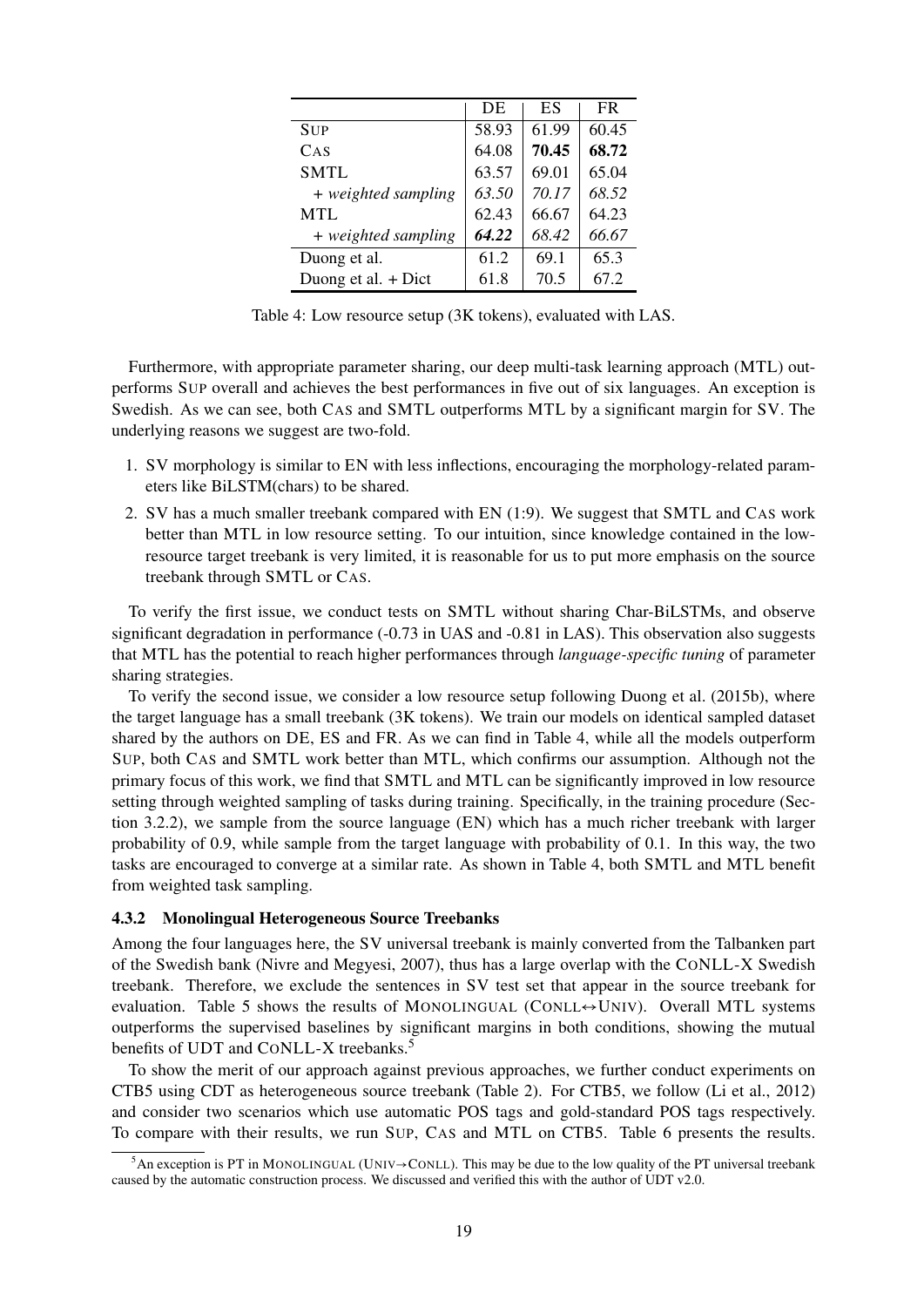|      | MONOLINGUAL (CONLL $\rightarrow$ UNIV) |  |        |     |  |  | MONOLINGUAL (UNIV $\rightarrow$ CONLL)                                                                                                                                                                                                                 |                 |  |  |  |  |
|------|----------------------------------------|--|--------|-----|--|--|--------------------------------------------------------------------------------------------------------------------------------------------------------------------------------------------------------------------------------------------------------|-----------------|--|--|--|--|
|      | <b>SUP</b>                             |  | $\cos$ | MTL |  |  |                                                                                                                                                                                                                                                        | SUP   CAS   MTL |  |  |  |  |
|      |                                        |  |        |     |  |  | UAS LAS   UAS LAS   UAS LAS   UAS LAS   UAS LAS   UAS LAS LAS   UAS LAS   UAS LAS   UAS LAS   UAS LAS   UAS LAS   UAS LAS   UAS LAS   UAS LAS   UAS LAS   UAS LAS   UAS LAS   UAS LAS   UAS LAS   UAS LAS   UAS LAS   UAS LAS                          |                 |  |  |  |  |
| DE.  |                                        |  |        |     |  |  | $84.24$ 78.40 $ 85.02$ $80.05$ <b>85.73 <math>80.64</math></b> $ 89.06$ $86.48$ $ 89.64$ $86.66$ <b>89.98 87.50</b>                                                                                                                                    |                 |  |  |  |  |
| ES.  |                                        |  |        |     |  |  | 85.31 81.23 85.90 81.73 85.80 81.45 85.41 80.50 86.46 81.37 86.07 81.41                                                                                                                                                                                |                 |  |  |  |  |
| PT.  |                                        |  |        |     |  |  | 88.40 86.54 89.12 87.32 <b>89.40 87.60 09.16 85.53</b> 89.50 85.03 89.98 85.23                                                                                                                                                                         |                 |  |  |  |  |
| SV - |                                        |  |        |     |  |  | 82.61 77.42   <b>85.39</b> 80.60   85.29 <b>81.22</b>   79.61 72.71   82.91 74.96   <b>84.86 77.36</b>                                                                                                                                                 |                 |  |  |  |  |
|      |                                        |  |        |     |  |  | $\overline{A}$ vG $\overline{)85.14}$ $\overline{80.90}$ $\overline{86.35}$ $\overline{82.43}$ $\overline{86.56}$ $\overline{82.73}$ $\overline{86.06}$ $\overline{81.31}$ $\overline{87.13}$ $\overline{82.01}$ $\overline{87.72}$ $\overline{82.88}$ |                 |  |  |  |  |

Table 5: MONOLINGUAL (CONLL↔UNIV) performance.

|             |            |            | Auto-POS                           |                 | Gold-POS   |                                 |                 |  |
|-------------|------------|------------|------------------------------------|-----------------|------------|---------------------------------|-----------------|--|
|             |            | <b>SUP</b> | <b>MTL</b><br><b>CAS</b>           |                 |            | CAS                             | <b>MTL</b>      |  |
| <b>OURS</b> | <b>UAS</b> | 79.34      | $80.25 (+0.91)$                    | $81.13 (+1.79)$ | 85.25      | $86.29 (+1.04)$                 | $86.69 (+1.44)$ |  |
|             | LAS        | 76.23      | $77.26 (+1.03)$                    | $78.24 (+2.01)$ | 83.59      | $84.72 (+1.13)$ $85.18 (+1.59)$ |                 |  |
|             |            | <b>SUP</b> |                                    | with QG         | <b>SUP</b> | with QG                         |                 |  |
| $Li12-O2$   | <b>UAS</b> | 79.67      | $81.04 (+1.37)$<br>$80.45 (+1.20)$ |                 | 86.13      | $86.44 (+0.31)$                 |                 |  |
| $Li12-O2SB$ |            | 79.25      |                                    |                 | 85.63      | $86.17 (+0.54)$                 |                 |  |

Table 6: Parsing accuracy comparisons of MONOLINGUAL (CDT→CTB5). LI12-O2 use the O2 graphbased parser with both sibling and grandparent structures, while LI12-O2SIB only use the sibling parts.

The indirect comparison indicates that our approach can achieve larger improvement than their method in both scenarios. Beside the empirical comparison, our method has the additional advantages in its scalability to multi-typed source treebanks without the painful human efforts of feature design.

### 5 Conclusion

This paper propose a universal framework based on deep multi-task learning that can integrate arbitrarytyped source treebanks to enhance the parsing models on target treebanks. We study two scenarios, respectively using multilingual universal source treebanks and monolingual heterogeneous source treebanks, and design effective parameter sharing strategies for each scenario.

We conduct extensive experiments on benchmark treebanks in various languages. Results demonstrate that our approach significantly improves over baseline systems under various experiment settings.

### Acknowledgments

We thank Ryan McDonald for helpful discussions, and thank Dr. Zhenghua Li for sharing the processed CTB and CDT dataset. We also thank the anonymous reviewers for their insightful comments and suggestions. This work was supported by the National Key Basic Research Program of China via grant 2014CB340503 and the National Natural Science Foundation of China (NSFC) via grant 61300113 and 61370164.

### References

- Waleed Ammar, George Mulcaire, Miguel Ballesteros, Chris Dyer, and Noah A Smith. 2016. One parser, many languages. *TACL*, 4:431–444.
- Rie Kubota Ando and Tong Zhang. 2005. A framework for learning predictive structures from multiple tasks and unlabeled data. *JMLR*, 6:1817–1853, December.
- Daniel Andor, Chris Alberti, David Weiss, Aliaksei Severyn, Alessandro Presta, Kuzman Ganchev, Slav Petrov, and Michael Collins. 2016. Globally normalized transition-based neural networks. In *Proc. of the 54th ACL*, pages 2442–2452, Berlin, Germany, August.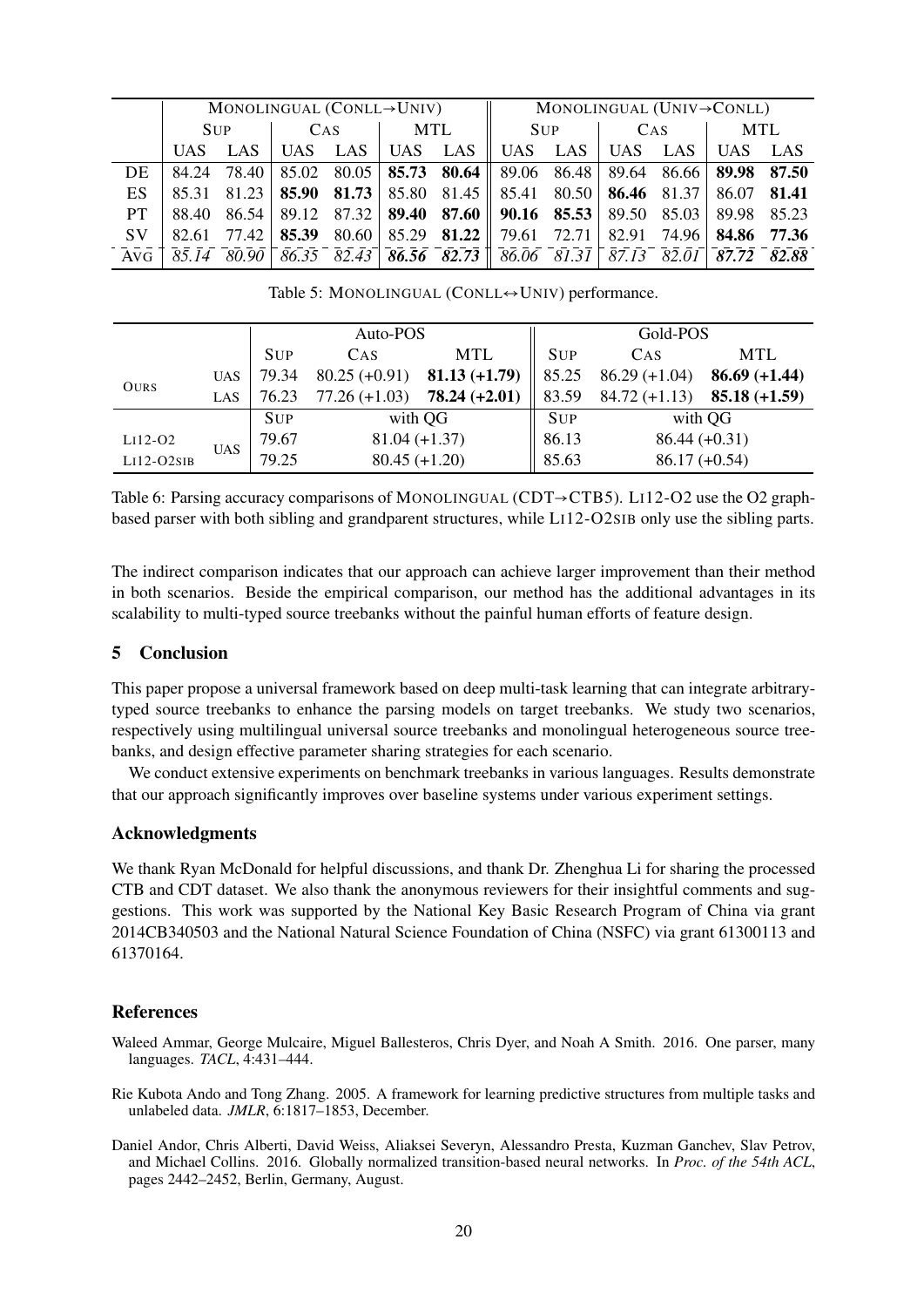- Miguel Ballesteros, Chris Dyer, and Noah A. Smith. 2015. Improved transition-based parsing by modeling characters instead of words with lstms. In *Proc. of EMNLP*, pages 349–359, September.
- Bernd Bohnet and Joakim Nivre. 2012. A transition-based system for joint part-of-speech tagging and labeled non-projective dependency parsing. In *Proc. of EMNLP-CoNLL*, pages 1455–1465, July.
- Sabine Buchholz and Erwin Marsi. 2006. Conll-x shared task on multilingual dependency parsing. In *Proc. of the Tenth Conference on Computational Natural Language Learning (CoNLL-X)*, pages 149–164, June.
- David Burkett and Dan Klein. 2008. Two languages are better than one (for syntactic parsing). In *Proc. of the 2008 Conference on EMNLP*, pages 877–886, October.
- Rich Caruana. 1997. Multitask learning. *Machine learning*, 28(1):41–75.
- Danqi Chen and Christopher Manning. 2014. A fast and accurate dependency parser using neural networks. In *Proc. of EMNLP*, pages 740–750, October.
- Wenliang Chen, Jun'ichi Kazama, and Kentaro Torisawa. 2010. Bitext dependency parsing with bilingual subtree constraints. In *Proc. of the 48th ACL*, pages 21–29, July.
- Ronan Collobert and Jason Weston. 2008. A unified architecture for natural language processing: Deep neural networks with multitask learning. In *Proc. of the 25th ICML*, pages 160–167.
- Daxiang Dong, Hua Wu, Wei He, Dianhai Yu, and Haifeng Wang. 2015. Multi-task learning for multiple language translation. In *Proc. of the 53rd ACL and the 7th IJCNLP (Volume 1: Long Papers)*, pages 1723–1732, July.
- Long Duong, Trevor Cohn, Steven Bird, and Paul Cook. 2015a. Low resource dependency parsing: Cross-lingual parameter sharing in a neural network parser. In *Proc. of ACL-IJCNLP*, pages 845–850, July.
- Long Duong, Trevor Cohn, Steven Bird, and Paul Cook. 2015b. A neural network model for low-resource universal dependency parsing. In *Proc. of the 2015 Conference on EMNLP*, pages 339–348, September.
- Chris Dyer, Miguel Ballesteros, Wang Ling, Austin Matthews, and Noah A. Smith. 2015. Transition-based dependency parsing with stack long short-term memory. In *Proc. of ACL-IJCNLP*, pages 334–343, July.
- Jiang Guo, Wanxiang Che, David Yarowsky, Haifeng Wang, and Ting Liu. 2015. Cross-lingual dependency parsing based on distributed representations. In *Proc. of ACL-IJCNLP*, pages 1234–1244, July.
- Jiang Guo, Wanxiang Che, David Yarowsky, Haifeng Wang, and Ting Liu. 2016. A representation learning framework for multi-source transfer parsing. In *Proc. of AAAI*, February.
- Jun Hatori, Takuya Matsuzaki, Yusuke Miyao, and Jun'ichi Tsujii. 2012. Incremental joint approach to word segmentation, pos tagging, and dependency parsing in chinese. In *Proc. of ACL*, pages 1045–1053, July.
- James Henderson and Ivan Titov. 2010. Incremental sigmoid belief networks for grammar learning. *J. Mach. Learn. Res.*, 11:3541–3570, December.
- James Henderson, Paola Merlo, Ivan Titov, and Gabriele Musillo. 2013. Multilingual joint parsing of syntactic and semantic dependencies with a latent variable model. *Computational Linguistics*, 39(4):949–998.
- Liang Huang, Wenbin Jiang, and Qun Liu. 2009. Bilingually-constrained (monolingual) shift-reduce parsing. In *Proc. of the 2009 Conference on EMNLP*, pages 1222–1231, August.
- Rebecca Hwa, Philip Resnik, Amy Weinberg, Clara Cabezas, and Okan Kolak. 2005. Bootstrapping parsers via syntactic projection across parallel texts. *Natural language engineering*, 11(03):311–325.
- Richard Johansson. 2013. Training parsers on incompatible treebanks. In *Proc. of NAACL*, pages 127–137, June.
- Zhenghua Li, Min Zhang, Wanxiang Che, Ting Liu, Wenliang Chen, and Haizhou Li. 2011. Joint models for chinese pos tagging and dependency parsing. In *Proc. of EMNLP*, pages 1180–1191, July.
- Zhenghua Li, Ting Liu, and Wanxiang Che. 2012. Exploiting multiple treebanks for parsing with quasisynchronous grammars. In *Proc. of the 50th ACL (Volume 1: Long Papers)*, pages 675–684, July.
- Minh-Thang Luong, Quoc V. Le, Ilya Sutskever, Oriol Vinyals, and Lukasz Kaiser. 2015. Multi-task sequence to sequence learning. *CoRR*, abs/1511.06114.
- Mitchell P Marcus, Mary Ann Marcinkiewicz, and Beatrice Santorini. 1993. Building a large annotated corpus of english: The penn treebank. *Computational linguistics*, 19(2):313–330.